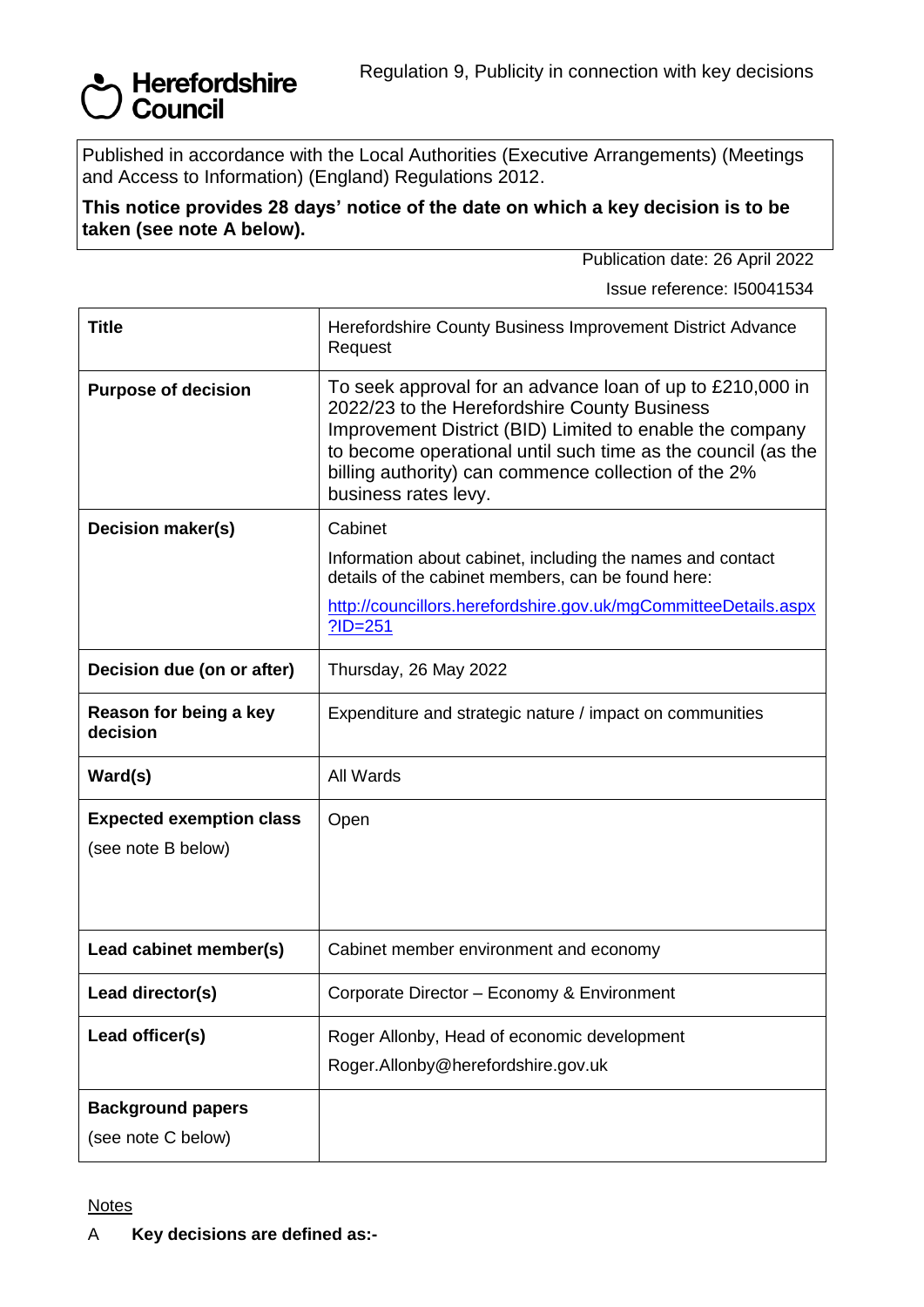- (a) Any decision in relation to an executive function which results in the council incurring expenditure which is, or the making of savings which are, significant having regard to the council's budget for the service or function concerned. A threshold of £500,000 is regarded as significant.
- (b) Any other decision which in the opinion of the monitoring officer is likely to be significant in terms of its effect on:
	- two or more wards or electoral divisions
	- one ward (unless the number of those affected is very small or it is impractical to treat this as a key decision)

and having regard to:

- the strategic nature of the decision
- whether the outcome will have an impact, for a better or worse, on the amenity of the community or quality of service provided by the authority to a significant number of people living or working in the locality affected.
- (c) Any substantive decision made by the cabinet to bring forward proposals to council to amend the policy framework (not being subject to call-in).
- (d) Any substantive decision made by the cabinet to amend the policy framework where council has granted the cabinet power to do so (being subject to call-in).

## B **Expected exemption class:-**

a) For items identified as 'exempt', it is anticipated that the report will contain exempt (confidential) information. In these circumstances, notice is served in accordance with Part 2, Section 5(2) (Procedures prior to private meetings) of the Local Authorities (Executive Arrangements) (Meetings and Access to Information) (England) Regulations 2012 that consideration of this item may take place in private because the report may contain exempt information if and so long as in all the circumstances of the case, the public interest in maintaining the exemption outweighs the public interest in disclosing the information.

## C **Background Papers are defined as:-**

Those documents (not including draft documents) other than published works, that:

- a. relate to the subject matter of the report or, as the case may be, the part of the report; and
- b. in the opinion of the proper officer:
	- (i) disclose any facts or matters on which the report or an important part of the report is based; and
	- (ii) were relied on to a material extent in preparing the report.

Copies of background papers may be inspected on the council's website and at the customer services centres, during their normal opening hours, at:

Hereford: Blueschool House, Blueschool Street, Hereford HR1 2LX

- Bromyard: 1 Cruxwell Street, Bromyard, HR7 4EB
- Kington: 64 Bridge Street, Kington, HR5 3DJ
- Ledbury: The Master's House, St. Katherines, High Street, Ledbury, HR1 1EA
- Leominster: Leominster Library, 8 Buttercross, Leominster, HR6 8BN

Ross-on-Wye: Ross Library, Cantilupe Road, HR9 7AN

Other documents relevant to the decision may be submitted to the decision maker. Copies of these may be inspected on the council's website and at the customer services centres